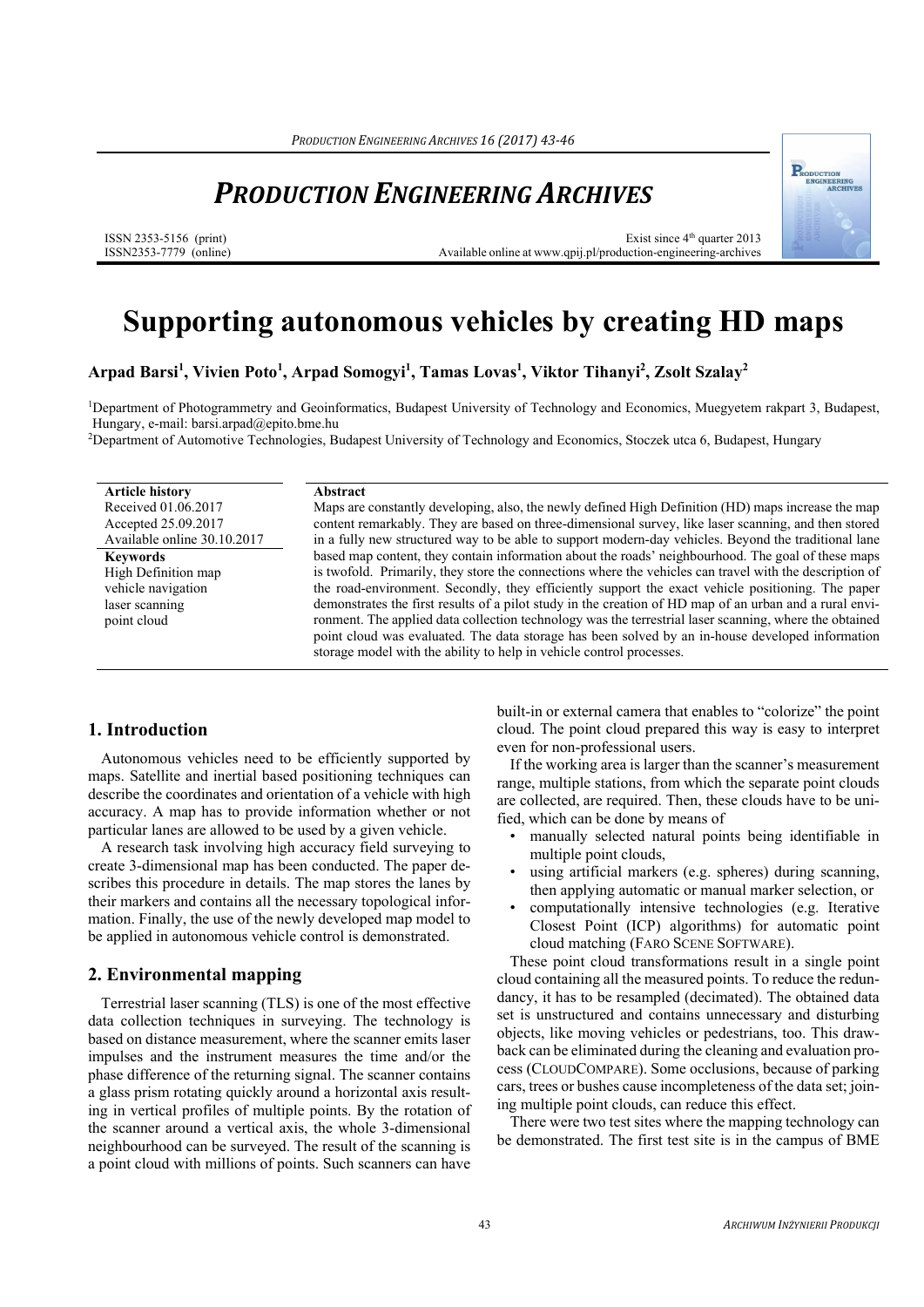containing buildings, roads, parking lots and some green areas. This test site has significant height differences, so it is suitable to demonstrate the power of the 3-dimensional surveying and mapping concept. The second test site is in Tököl near to Budapest, where the road is in rural environment (no neighbouring objects, practically no elevation information). The test road has many lanes with relatively new lane markings, which are excellent for creating a test lane model.



a) Detail of the laser scanned point cloud of the BME campus



b) Evaluation of the lane markings in the point cloud of the Tököl test site (The scanner was in the middle of the dark spots) **Fig. 1.** Laser scanning of the environment and the evaluation of the obtained point clouds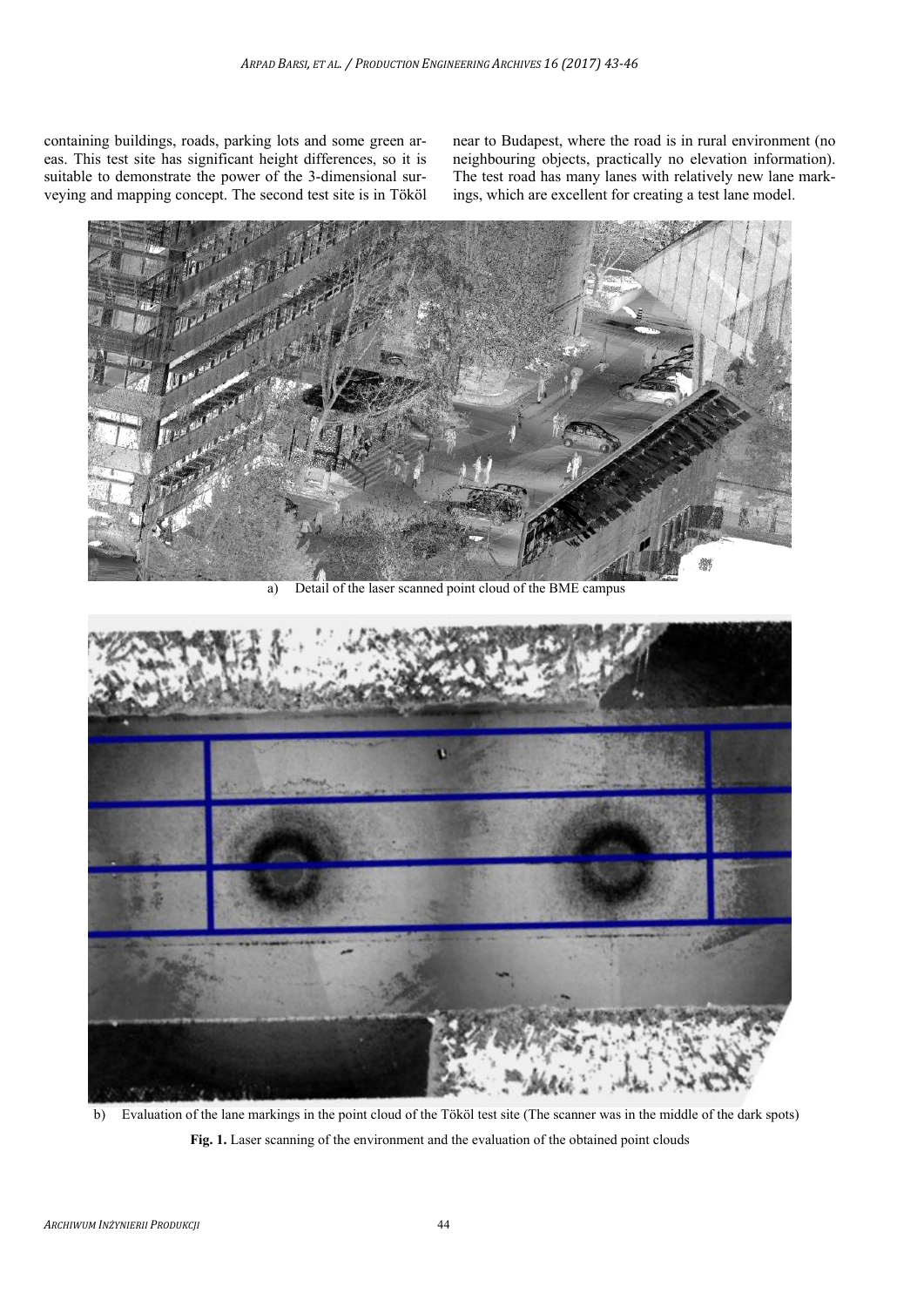The field survey was executed by a Faro Focus3D 120 laser scanner, which has a measurement range of 120 m, and is capable of 2 mm range measurement accuracy. The point spacing was set for 6 mm in 10 m. Fig. 1(a) illustrates the resulting point cloud in the BME campus.

The obtained laser scanned point cloud is in a local coordinate system which cannot be directly coupled to the vehicle navigation system; therefore, a GNSS (Global Navigation System of Systems) measurement was executed in order to transform the local system into a commonly used global reference system. The applied device was a Leica Viva CS10 controller with Real-Time Kinematic (RTK) capability and a GS08plus smart antenna. Thanks to the RTK-service, the achieved accuracy for the GPS-points were better than 2 cm.

In the evaluation phase, the required objects have to be defined. In the pilot study it would be demonstrated how the lane model can be elaborated and how it can support the control of an autonomous vehicle. As the basic objects were only the lanes, therefore the evaluation of the point cloud had its focus on the lane markings.

In this particular case, the easiest, fastest and highest accuracy evaluation is the manual one, so the visible lane markings were digitized in the top view of the point cloud. Since the point cloud is already in a global reference system, the digitized lane markers have global 3-dimensional coordinates.

Fig. 1(b) shows the point cloud and the digitized lane markings in the Tököl test site.

#### **3. Data storage model**

The primary goal of the map model is to support the vehicle's control during the autonomous drive. The most evident task is to view the current position and heading of the vehicle in the map. This task requires an exact position and a heading angle measured by the vehicle on-board system. The newly developed map model has to be able to receive these data and visualize them along with the prior surveying results (lanes). Since the map has to support decision by providing the potential lane changes (i.e. whether traveling is allowed on the parallel lanes or not), the map model needs to include topological information, too.

The topology for the lane model is, therefore, built on finite element mesh (FEM). The lanes in the map are split into convex quadrilateral mesh-elements (Fig. 2 right side), which can be used both in straight and curved road segments. The vehicle positioning, therefore, can be simplified this way: in which lane and in which part of the lane is the vehicle located. By using the finite element cells, the position will be given by the identifier of the relevant quadrilateral element.

The mesh element can store information about its neighbours, whether they can be reached or not. Fig. 2 demonstrates how the quadrilateral mesh is used for vehicle positioning and lane change control.



**Fig. 2.** Scheme and usage of the newly developed map model. Situation with the lane markings and the driving directions (left figure) and the corresponding topology with the mesh cells (right figure). Black arrows are for the analysed vehicles, white arrows for the possible lane changes. Numbers represent the scenarios